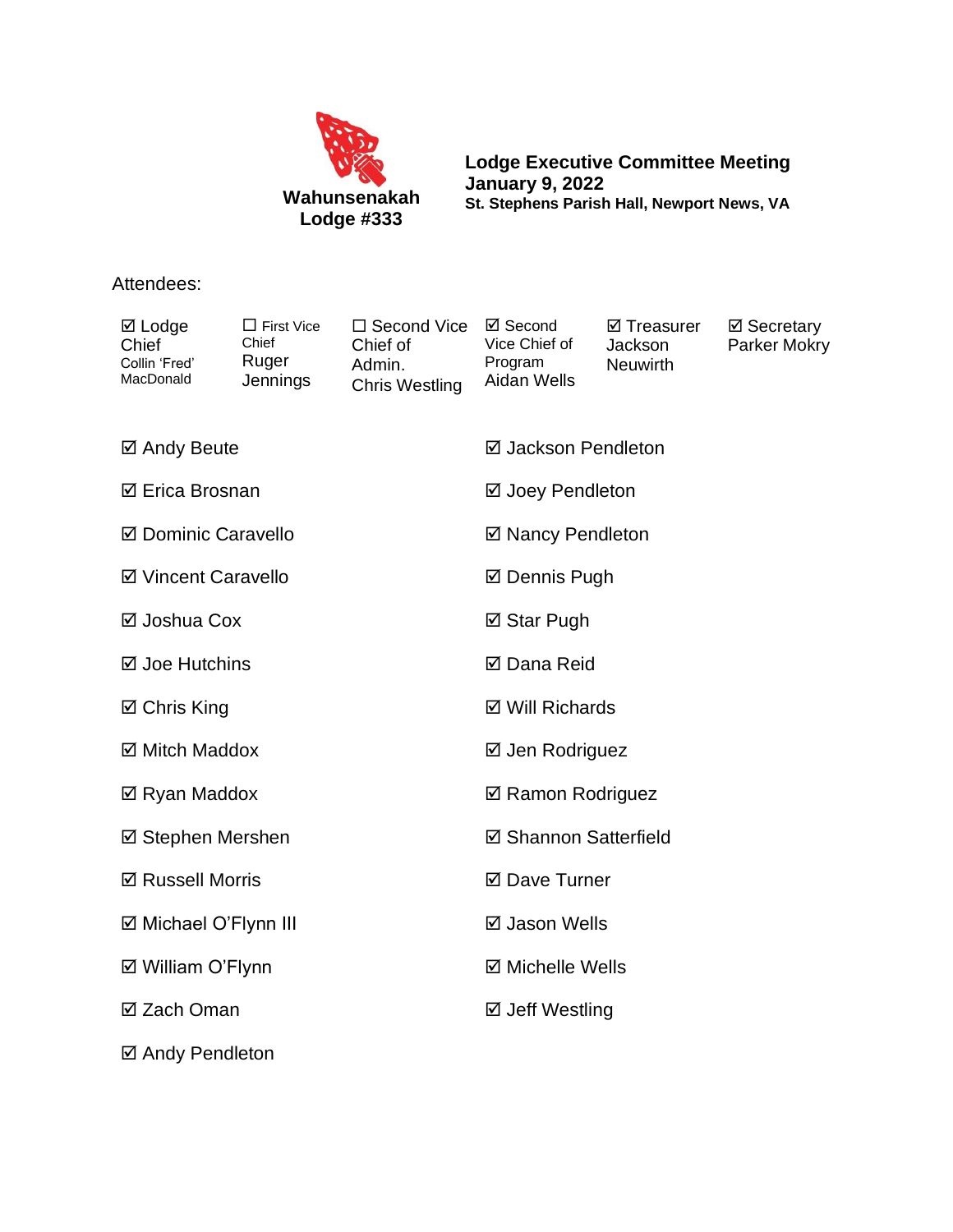Agenda:

Call to Order

Approval of minutes – November 2021

- Motion to "approve the November minutes" (Joshua)
	- o Second Jackson
	- o Motion carries

Treasurer's report

- Send committee and chapter budget requests to Treasurer by end of month
- Send via email
	- o To:
		- Fred
		- Jackson (treasurer)
	- o CC:
		- Ruger
		- **■** Mr. Westling

Membership report

- 280 total members
	- o 83 youth
	- $\circ$  44 young adult (youth+)
	- $\circ$  153 adults

Lodge reports

- Secretary
	- o Taking notes!
	- o **Please give your minutes to Parker:**
		- **Hard copy (on paper day-of LEC)**
		- **Electronically via email before LEC (carbon copy Fred and Mr. Westling)**
	- o **Highly encouraged to use the committee report form at the top of the Lodge Meeting Minutes page on the Lodge website.**

Committee reports

- Spirit
	- o Conclave
		- The boat will be transformed and ready for trial run at Winter **Service**
		- Sign-up opened last week
			- Currently leading registration by one person!
- Kitchen
	- o Planning great menu for Winter Banquet Service Weekend
- Ceremonies
	- o Held first in-person practice before LEC
- o Advisor could not be there because of COVID but said we did great work Chapter Reports
	- Nansemond
		- o Preparing for Klondike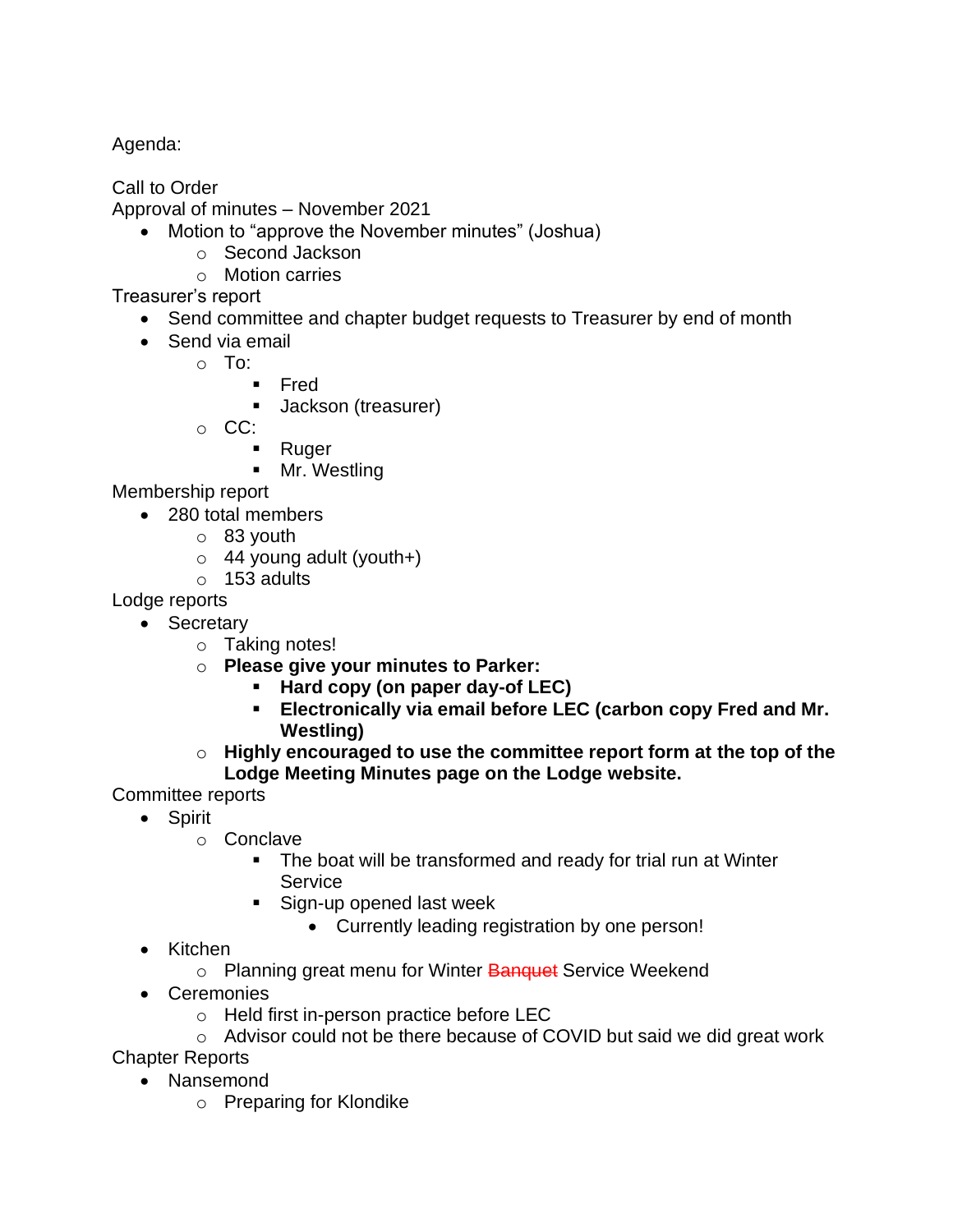o Had Christmas Cookie Competition at December meeting Committee reports (continued)

- Elections
	- o Polestar

Chapter reports (continued)

- Piankatank
- Kecoughtan
	- o Had great pizza party
		- 60 members in attendance

Committee reports (continued)

- Communications
	- o Updated website
		- Created static blog posts for events
		- Put all files in one location (under the Forms and Files tab)
			- Committee Report Form can be found in same location
	- o Found the Lodge Sock proposal from late 2019
	- o Promote NOAC (and Conclave)
	- o Found two replacement committee chairs

Old business

- Virtual Chapter Meetings
	- o Key 3 would like for Lodge to stop holding virtual meetings
	- o If your chapter is holding a virtual meeting, pleases carbon copy Fred and Mr. Westling on the recipients list
- Virtual Unit Elections
	- o Rules changed: virtual camping nights no longer count towards eligibility for election
	- o Still have 24 months from election to complete ordeal
		- May change soon
- Winter Service Weekend 11-13 March 2022 Pipsico
	- o Camp Lions
	- o Registration forms coming soon
- 25<sup>th</sup> Anniversary Memorabilia
	- o Not discussed
- Holliday Banquet
	- o Great food (thanks Kitchen!)
	- o Kecoughtan did great job hosting
- 2022 Conclave 29 April 1 May 2022 Camp Shenandoah
	- $\circ$  Registration Open currently leading with 2% of goal
	- o Patches Lodge patches pre-order only at \$5 each on the Conclave registration form
	- o Last opportunity to purchase SR-7A patches and merchandise
	- o Conclave flag
		- Discussed making second, general Lodge flag
			- Separate design than the Conclave flag
			- Size and design to be discussed in future LEC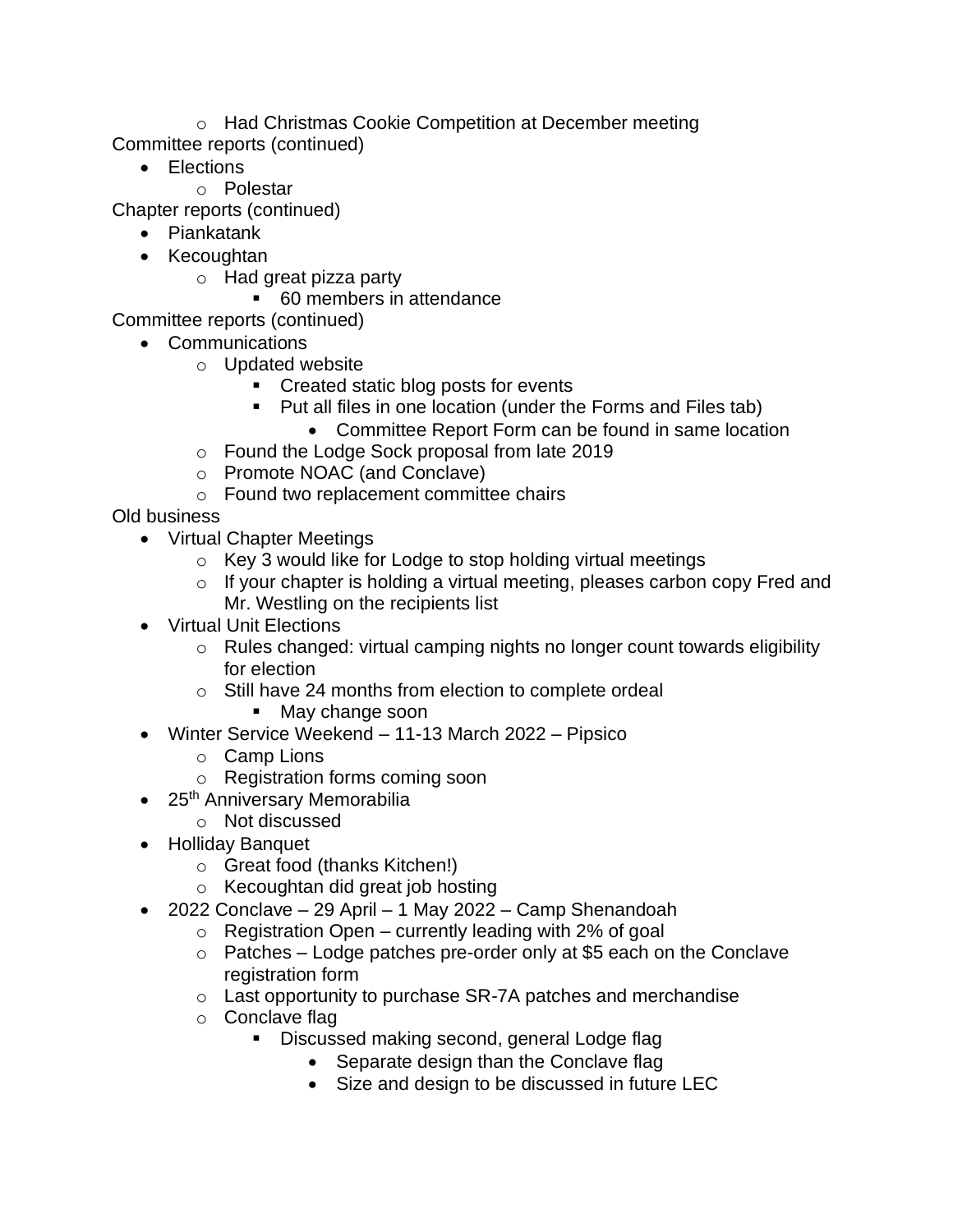- Discussed that the text color was too dark and blended with the black background
- See November 2021 LEC Minutes (pages 4 and 5) for designs
- Motion to "approve design number 3" (Jackson)
	- Second: Joshua
	- Motion carries
- Motion: "with the knowledge that the text color will darken or brighten, motion to approve design number 3" (Jackson)
	- Second: Joshua
	- Motion carries
- NOAC 2022 25-30 July at University of Tennessee, Knoxville
	- Travel departure
		- Depart Saturday before (July 23)
	- **•** Travel return
		- Return Sunday after (July 31)
	- **Registration status** 
		- Registration fee now \$625
		- Visit NOAC page and post on Lodge website for more information
	- Other items

New business

- New Section name Eastern Region 9 (E-9)
	- o We were last Lodge to earn the Spirit award in SR-7A
	- o Want to be first Lodge to earn Spirit Award in E-9
- LEC Location
	- o Working on finding a permanent LEC location
- Other new business
	- o Campership
		- Currently only allows for campers to attend one of the 5 camps in the section
		- Suggesting the expansion of use to allow campers to attend out-ofsection camps (need over location)
		- Chapter Chiefs: bring this issue back to your chapters and discuss before next LEC
	- $\circ$  Lumberjack 25-29 February Endview Park, Newport News
		- Staff needed
			- No charge to attend as staff
				- o Includes food and patch
			- Contact Mr. Morris if interested
		- Call out opportunity
			- Have units contact Mrs. Ried if they want to have their
			- candidates called-out at the ceremony
	- o Cub Day Camps Staff Needed
		- 27 June 1 July in Newport News
		- 8 August 12 August in Yorktown
		- Contact Mr. Morris if interested